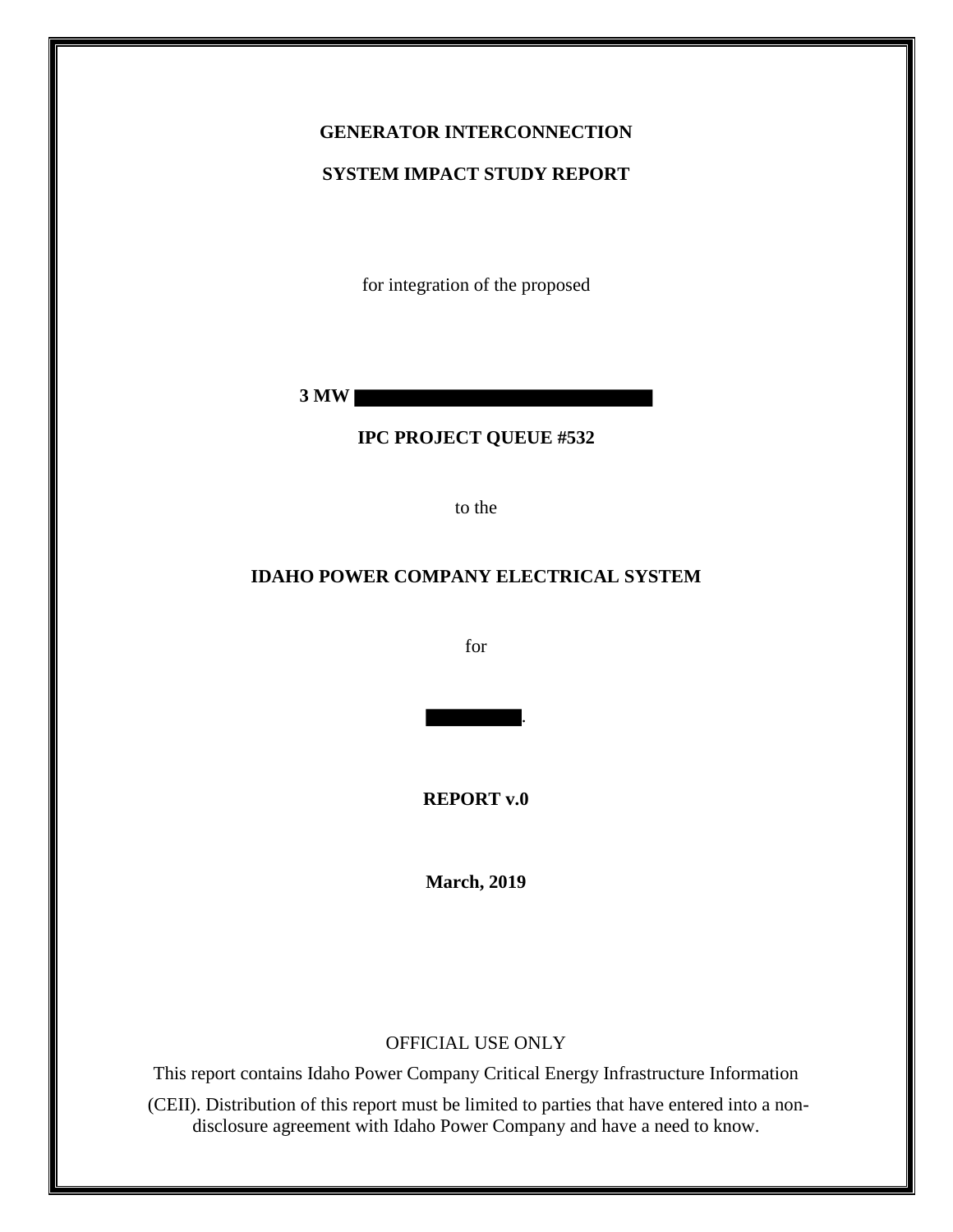## **Revision History**

| Date      | <b>Revision</b>   Initials |    | <b>Summary of Changes</b>                               |
|-----------|----------------------------|----|---------------------------------------------------------|
| 3/12/2019 |                            | AV | $\overline{\phantom{a}}$ SISR GI #532 – Original issue. |

System Impact Study Report i

3 MW

OFFICIAL USE ONLY

This report contains Idaho Power Company Critical Energy Infrastructure Information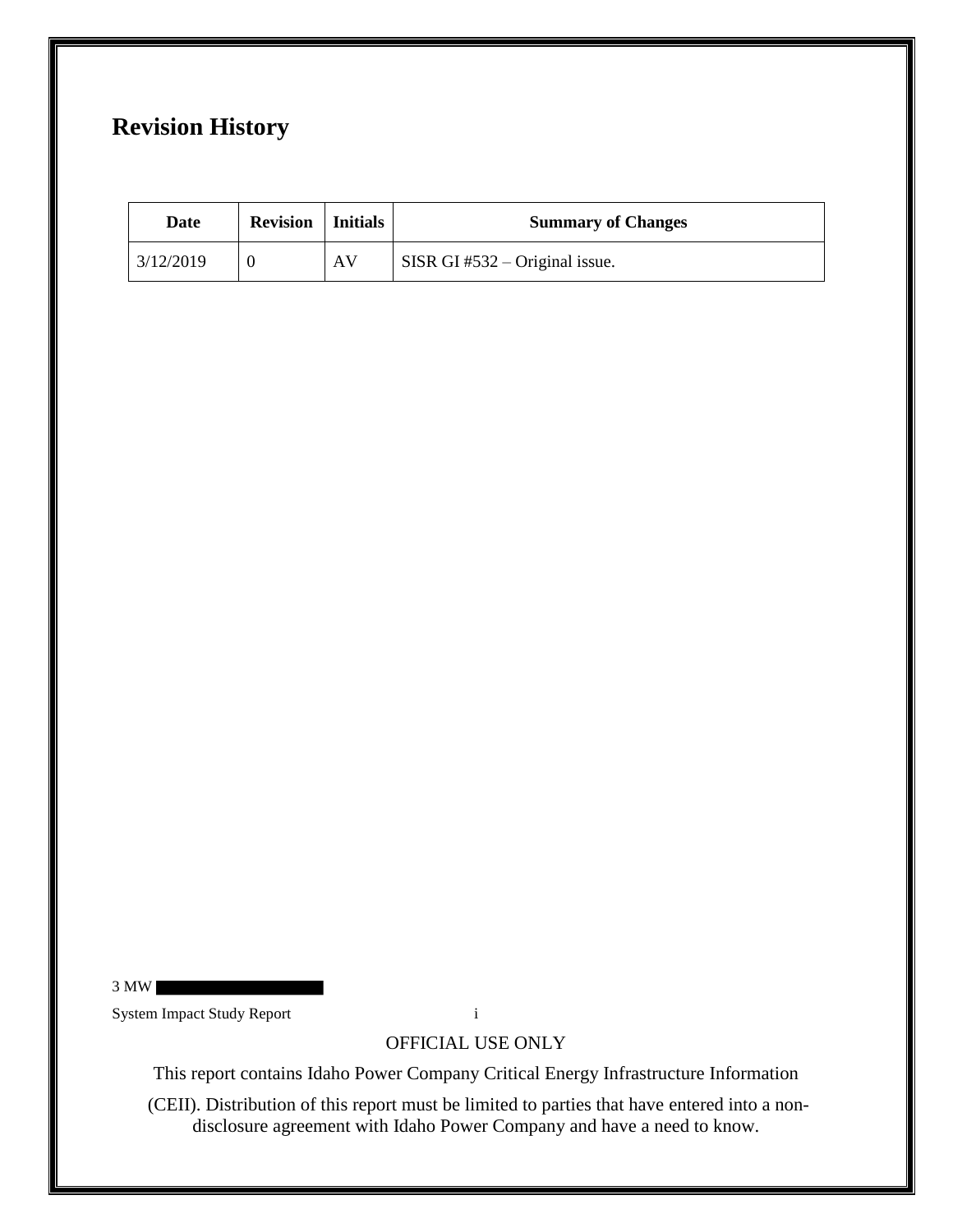## **Table of Contents**

| $A-5.0$   | <b>WECC Coordinated Off-Nominal Frequency Load Shedding and Restoration</b> |
|-----------|-----------------------------------------------------------------------------|
| $A-4.0$   |                                                                             |
| $A - 3.0$ |                                                                             |
| $A-2.0$   |                                                                             |
| $A-1.0$   |                                                                             |
|           |                                                                             |
| 13.0      |                                                                             |
| 12.0      |                                                                             |
| 11.0      |                                                                             |
| 10.0      |                                                                             |
| 9.0       |                                                                             |
| 8.0       |                                                                             |
| 7.0       |                                                                             |
| 6.0       |                                                                             |
| 5.0       |                                                                             |
| 4.0       |                                                                             |
| 3.0       |                                                                             |
| 2.0       |                                                                             |
| 1.0       |                                                                             |

3 MW

System Impact Study Report ii

## OFFICIAL USE ONLY

This report contains Idaho Power Company Critical Energy Infrastructure Information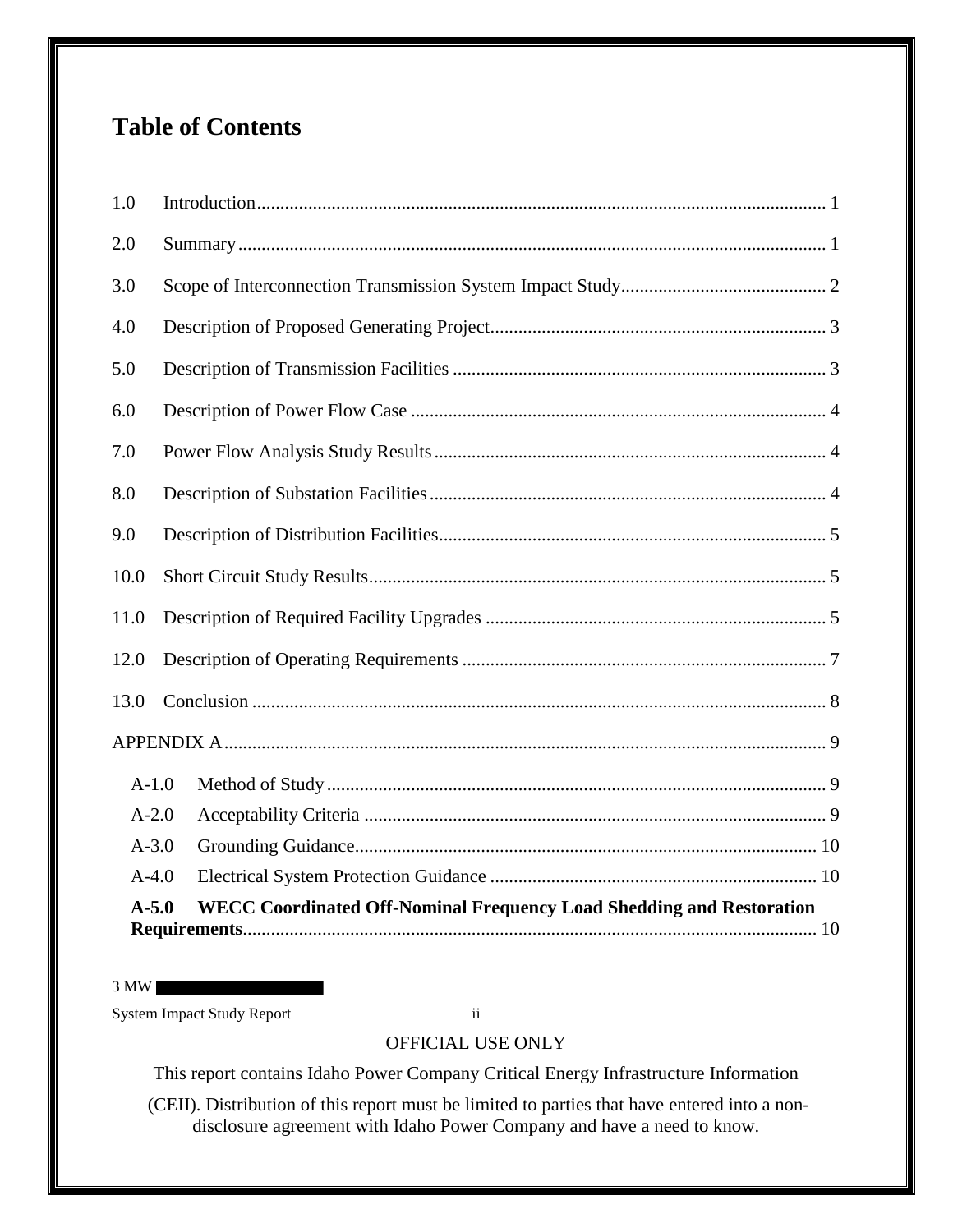| B-1.0 |  |
|-------|--|

3 MW System Impact Study Report iii

## OFFICIAL USE ONLY

This report contains Idaho Power Company Critical Energy Infrastructure Information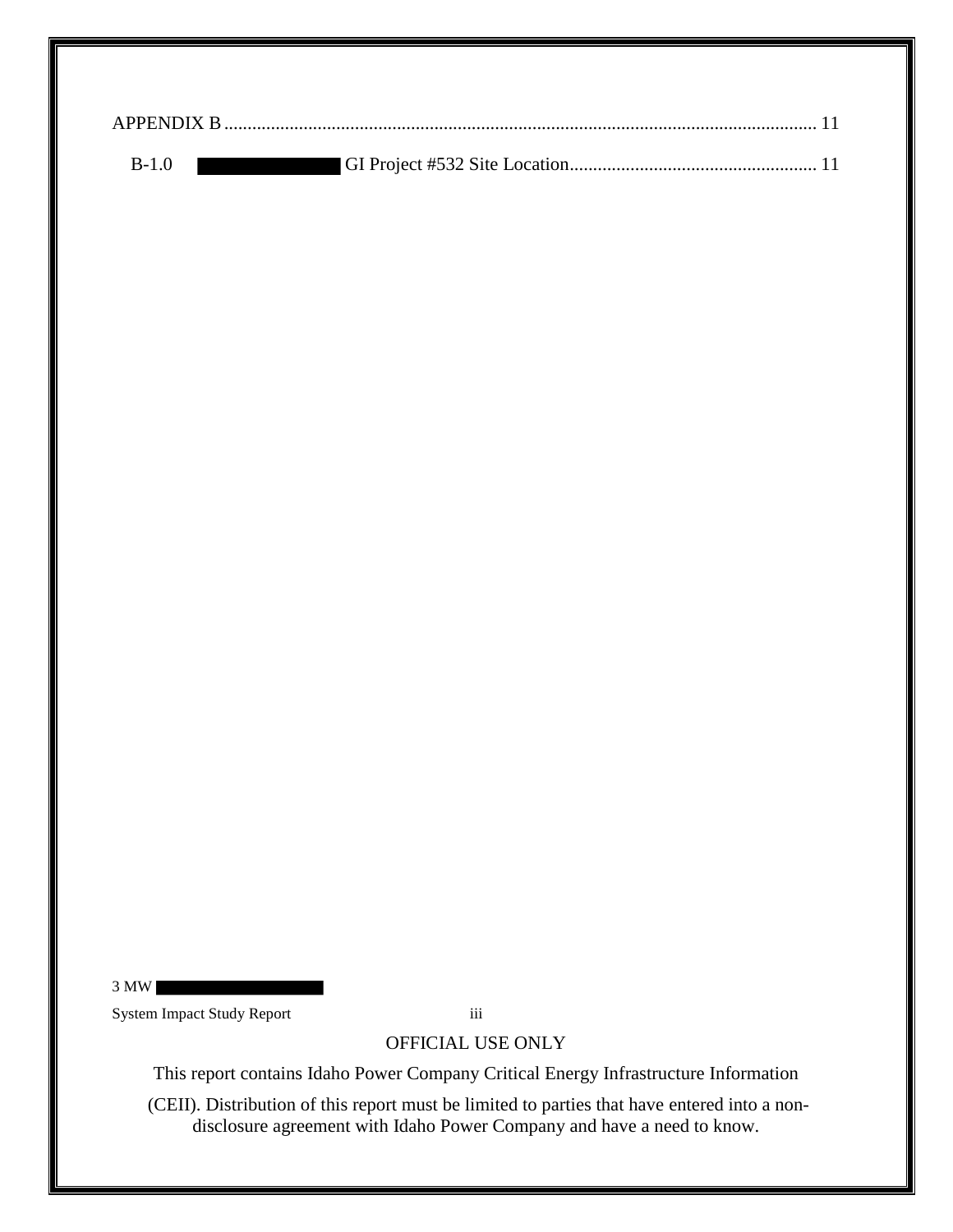## **List of Tables**

|--|--|--|

## **List of Figures**

| Figure 2 Location of |  |
|----------------------|--|

3 MW Verde Light Power Project

System Impact Study Report iv

## OFFICIAL USE ONLY

This report contains Idaho Power Company Critical Energy Infrastructure Information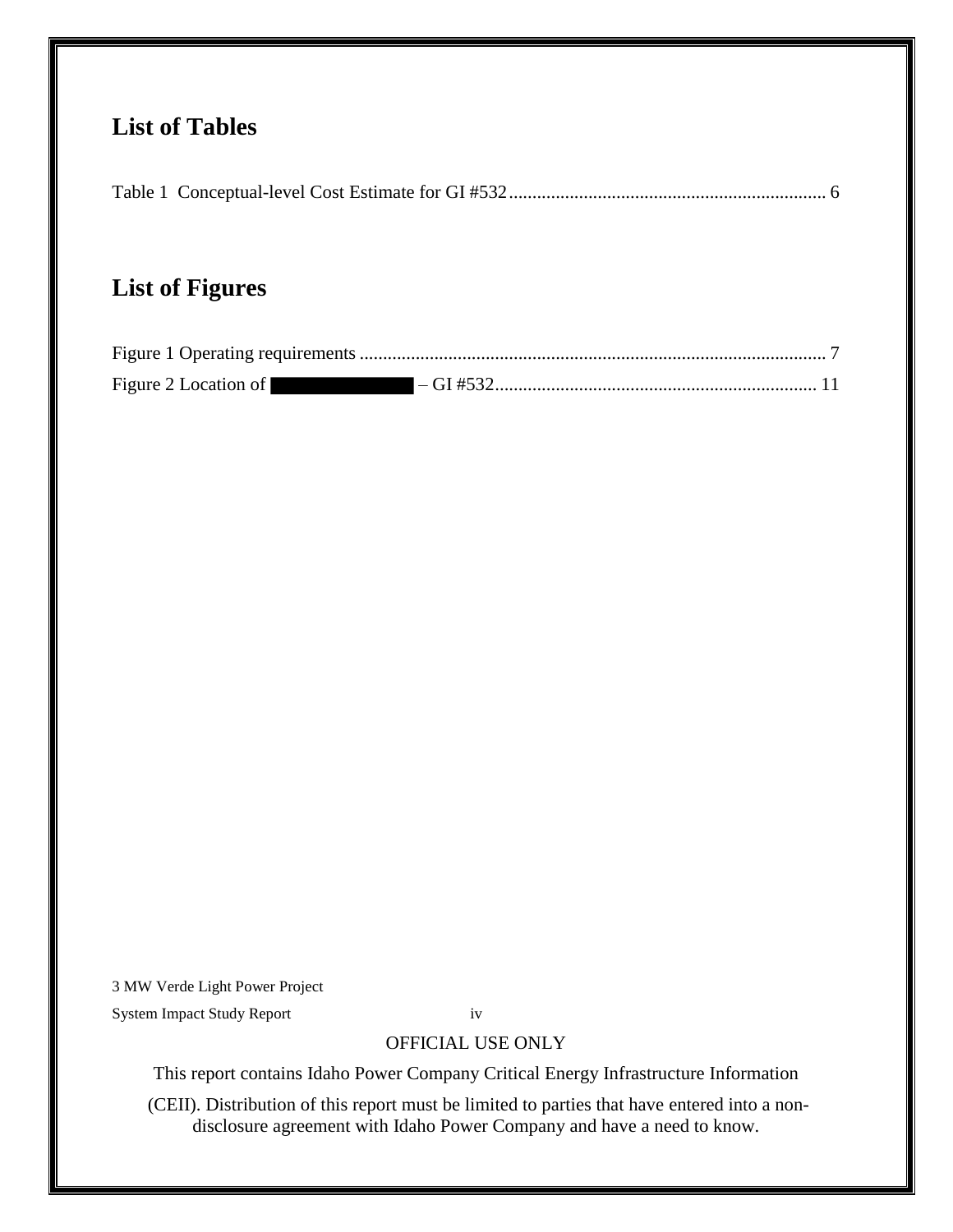#### **1.0 Introduction**

Inc. has contracted with Idaho Power Company (IPC) to perform a Generator Interconnection System Impact Study for the integration of the proposed 3 MW (the Project). The Project is proposed to be located in IPC's Western Region

in Malheur County, Oregon (See Figure 2: Location of – GI # 532 in Appendix A). The project latitude and longitude are approximately . The Project is Generation Interconnect queue number 532 (GI #532).

.

The Project has applied to connect to the Idaho Power distribution system for an injection of 3 MW at a single Point of Interconnection (POI) at 12.47 kilovolts (kV). The POI evaluated is located in the Ontario (ONTO) 019 distribution circuit boundary approximately

This report documents the basis for and the results of this System Impact Study for the GI #532 Generation Interconnection Customer. The report describes the proposed project, the determination of project interconnection impact and estimated costs for integration of the Project to the Idaho Power System. This report satisfies the System Impact Study requirements of the Idaho Power Tariff.

#### **2.0 Summary**

The system impact of interconnecting the 3 MW ONTO-019 distribution feeder was evaluated. The POI is located at

The transmission system and distribution analysis indicated that interconnecting the to ONTO-019 will have minimal system impact with modifications discussed in this report.

The Project will be required to control voltage in accordance with a voltage schedule as provided by Idaho Power Grid Operations. Therefore, GI #532 will be required to install a plant controller for managing the real and reactive power output of the 3 MW inverter array at the project POI.

Generator interconnection service, either as an Energy Resource or a Network Resource, does not in any way convey any right to deliver electricity to any specific customer or point of delivery.

The total preliminary cost estimate to interconnect the to the CNTO-019 distribution feeder is \$327,451, and includes the following tasks:

- Install a four-pole 12.47 kV generation interconnection package at the POI. This includes an SEL-421 protective relay, which requires 3-phase potential transformers (PTs), 3 phase current transformers (CTs), SCADA and remote connectivity.
- Install a single-phase PT and wiring for dead-line check on ONTO-019.
- 3 MW

System Impact Study Report 1

OFFICIAL USE ONLY

This report contains Idaho Power Company Critical Energy Infrastructure Information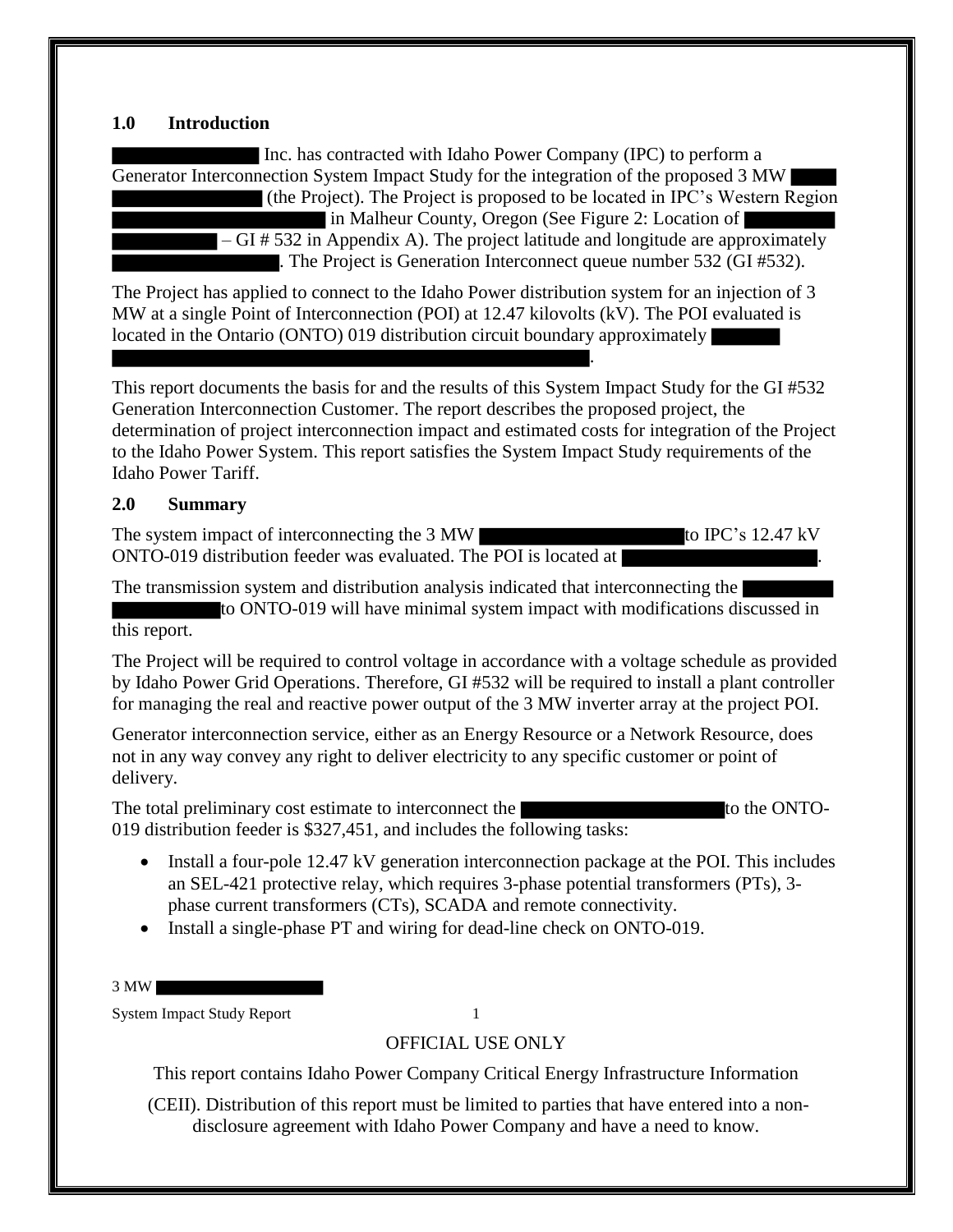- Install Beckwith M2001-D load tap changer (LTC) controllers on the T135 transformer at ONTO substation.
- Upgrade the ONTO T023 AMI transformer.
- Move recloser ONTO19R105 approximately 0.5 miles.
- Add a X-blade switch to ONTO19
- Add two sets of 3 phase fused and one set of 1 phase fuses to distribution circuit laterals.

The cost estimate includes direct equipment and installation labor costs, indirect labor costs and general overheads, and a contingency allowance. These are cost estimates only and final charges to the customer will be based on the actual construction costs incurred. It should be noted that the preliminary cost estimate of \$327,451 does not include the cost of the customer's owned equipment to construct the solar generation site or required communication circuits.

## **3.0 Scope of Interconnection Transmission System Impact Study**

The Interconnection Transmission System Impact Study was completed, in accordance with Idaho Power Company Standard Generator Interconnection Procedures, to provide an evaluation of the system impacts of the interconnection of the proposed generating project to the Idaho Power system. As listed in the Interconnection Transmission System Impact Study agreement, the Interconnection Transmission System Impact Study report provides the following information:

- identification of additional transformer load tap changer operations, voltage fluctuations (flicker) and additional feeder losses.
- identification of required reactive power support.
- identification of islanding conditions.
- identification of any circuit breaker short circuit capability limits exceeded as a result of the interconnection.
- identification of any thermal overload or voltage limit violations resulting from the interconnection.
- identification of any angular instability.
- description and non-binding estimated cost of facilities required to interconnect the Small Generating Facility to the IPC System and to address the identified short circuit and power flow issues.

All other proposed generation projects prior to this project in the Generator Interconnect queue were considered in this study. A current list of these projects can be found in the Generation Interconnection folder located on the Idaho Power web site at the link shown below:

## **http://www.oatioasis.com/ipco/index.html**.

3 MW

System Impact Study Report 2

## OFFICIAL USE ONLY

This report contains Idaho Power Company Critical Energy Infrastructure Information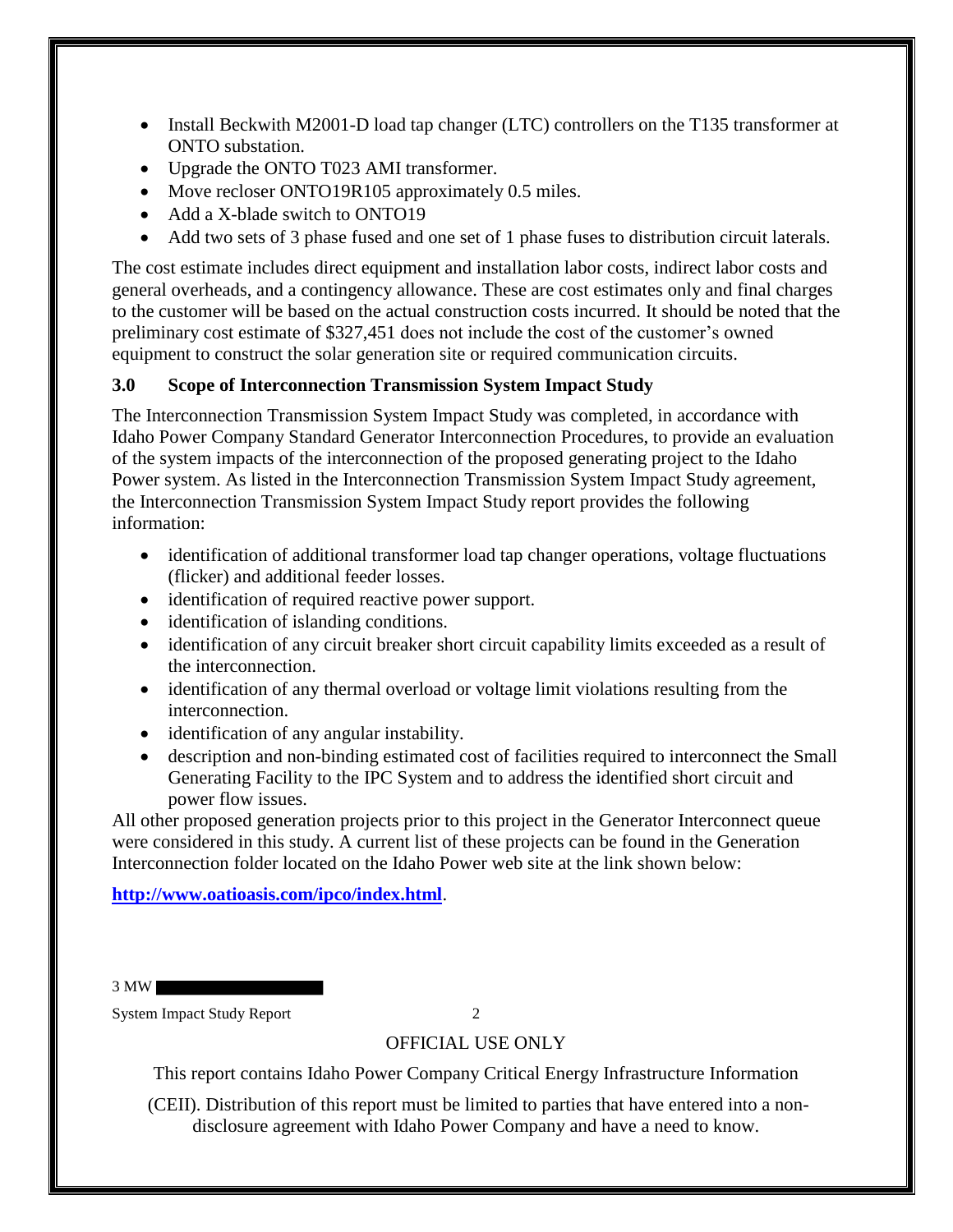#### **4.0 Description of Proposed Generating Project**

, GI #532, consists of a single 3 MW photovoltaic solar plant which requested to be connected to Idaho Power's 12.47 kV ONTO-019 distribution feeder. The Project will need to install a plant controller for managing the real and reactive power output. The supplied single line drawing shows the project using

inverters. The drawing shows

with fused disconnects.

#### **5.0 Description of Transmission Facilities**

The Project's impact on the Brownlee East transmission path (WECC Path #55) was evaluated in this Transmission System Impact Study. In addition, the Idaho-Northwest transmission path (WECC Path #14) which is in series with the Brownlee East transmission path was studied at its rated West-to-East transfer capacity.

The Idaho-Northwest transmission path (WECC Path #14) is defined as the sum of the flows on the following five lines:

- Oxbow-Lolo 230kV
- Hells Canyon-Hurricane 230kV
- North Powder-La Grande 230kV
- Hines-Harney 115kV
- Hemingway-Summer Lake 500kV

The Brownlee East transmission path (WECC Path #55) is defined as the sum of the flows on the following seven lines:

- Brownlee-Boise Bench #1 230kV
- Brownlee-Boise Bench #2 230kV
- Brownlee-Boise Bench #3 230kV
- Brownlee-Horse Flat #4 230kV
- Brownlee-Ontario 230kV
- Oxbow-Starkey 138kV
- Quartz-Ontario 138kV

For this generation interconnection Transmission System Impact Study, the flow on the Idaho-Northwest transmission path was modeled at MW West-to-East and the Brownlee East transmission path was modeled at MW West-to-East. The paths were stressed to these specific levels in order to determine if the addition of the Project's 3 MW degraded the existing Brownlee East path's transfer capability.

3 MW

System Impact Study Report 3

### OFFICIAL USE ONLY

This report contains Idaho Power Company Critical Energy Infrastructure Information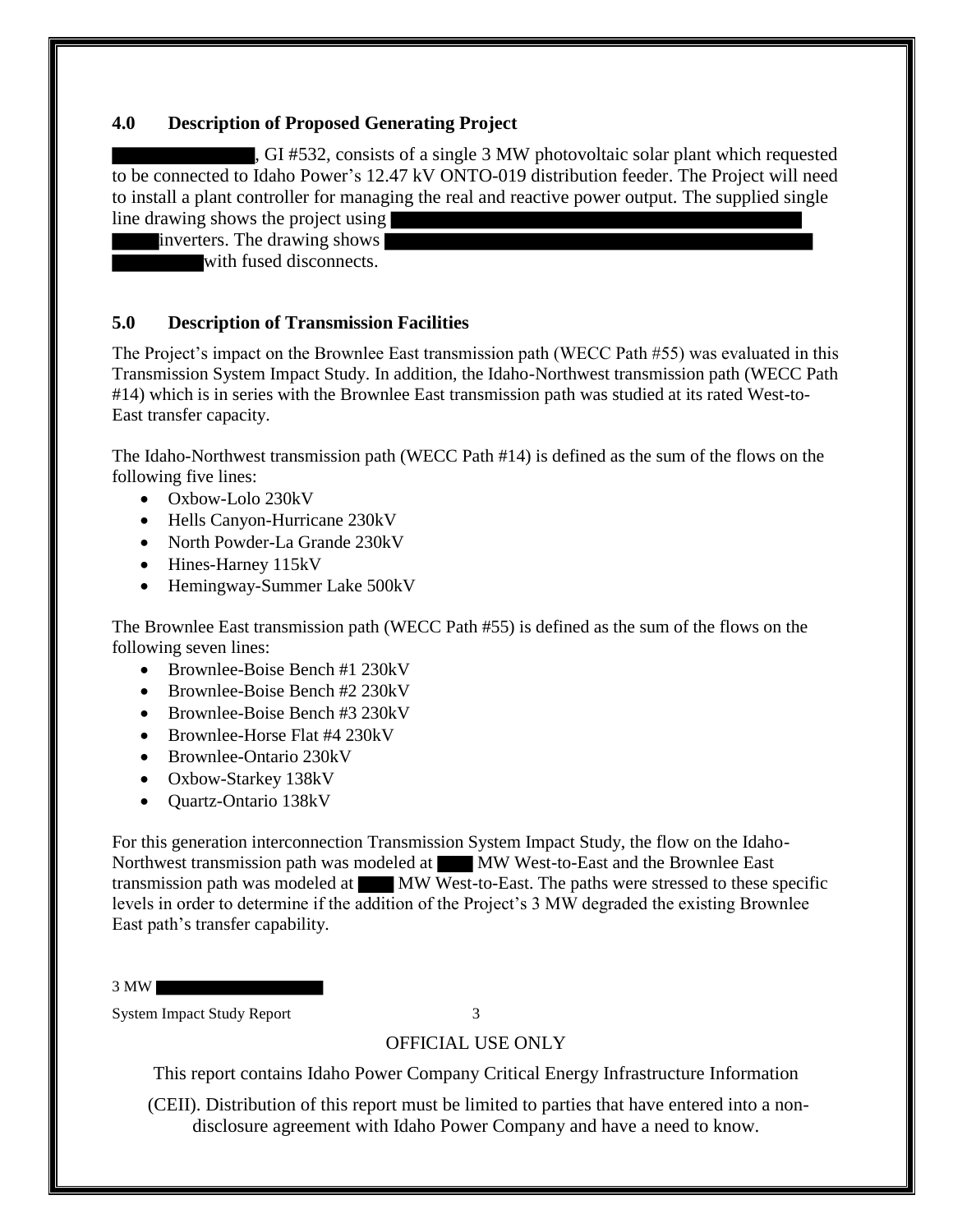### **6.0 Description of Power Flow Case**

This study utilized the WECC approved 19hs3a1 Heavy Summer operating case as the starting point of the studies. Two power flow cases were developed:

- The "Base Case" with projects earlier in the queue added, but not the Project.
- The "Second Case" with projects earlier in the queue and the Project added.

The pre-contingency flows across the Idaho-Northwest and the Brownlee East paths/cut-planes were modeled at their respective ratings (see Section 5.0). Flow in each path is modeled in this manner in order to capture the potential impact of the Project on the existing capabilities of the surrounding paths and the interconnected transmission systems. Performing the studies at these levels will ensure that the Total Transfer Capability of the adjacent paths are not impacted by the Project.

In addition to the 19hs3a Heavy Summer operating case, a light-load operating case was developed for the IPC 69 kV sub-transmission system. The limits used for this analysis are as follows:

- 1. Voltage magnitude during normal operating steady-state must remain between 0.93 per unit and 1.05 per unit. If the post-transient voltage deviates from this range during N-1 conditions and an operating procedure can be taken to return the voltage to the required range without creating a four-terminal line, then network upgrades are not required.
- 2. Line loading must be less than 100% of line rating during normal steady-state operation. Steady-state line loading above 100% requires network upgrades.
- 3. Post-transient line overloading that does not exceed the emergency line rating resulting from an N-1 contingency is acceptable if an operating procedure can be taken to reduce the line loading below 100% without creating a four-terminal line.

Post-transient line loading above the emergency line rating resulting from an N-1 contingency requires network upgrades.

## **7.0 Power Flow Analysis Study Results**

Results from the stressed Heavy summer operating case indicate the addition of the GI #532 project will not result in contingency violations that would impact the Total Transfer Capability of the adjacent Path 55 Brownlee East transmission path.

The addition of GI #532 does not exceed any lines ratings for any N-1 contingencies.

## **8.0 Description of Substation Facilities**

Idaho Power's ONTO substation is located in Malheur County, Oregon. The existing substation transformer, ONTO T135, is a three-phase 138-13.09 kV transformer rated for 37 MVA.

3 MW

System Impact Study Report 4

## OFFICIAL USE ONLY

This report contains Idaho Power Company Critical Energy Infrastructure Information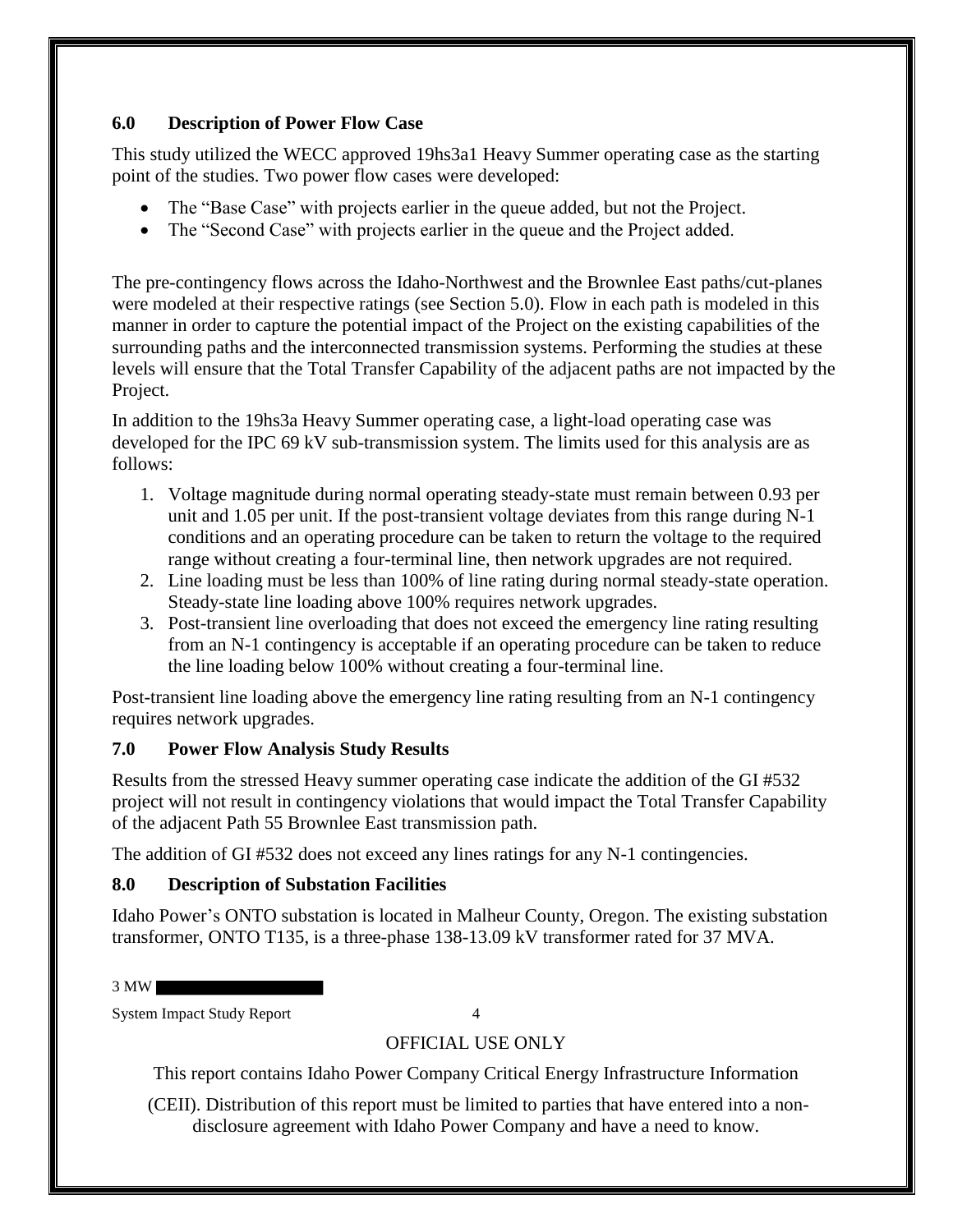## **9.0 Description of Distribution Facilities**

The requested POI for the Project is on the ONTO-019 distribution feeder. This is a groundedwye feeder operating at 12.47 kV at the POI. The Project must have a grounded-wye transformer connection on the IPC side, as well as a wye connection on the Project side of the transformer.

Refer to Appendix A, Section 3, for additional grounding requirements.

## **10.0 Short Circuit Study Results**

**Fault Duty at ONTO (T135) 12.5 kV Bus:**

| SLG Fault (A) |  |
|---------------|--|
| 3PH Fault (A) |  |

## **Fault Duty at POI – Solar 12.5 kV Bus:**

| SLG Fault (A) |  |
|---------------|--|
| 3PH Fault (A) |  |

The fault current contribution from the PV generators does not exceed any circuit breaker rating.

## **11.0 Description of Required Facility Upgrades**

The Project will be required to provide a plant controller that will operate the inverter system in Volt/VAr control mode in order to regulate voltage according to a voltage schedule that will be provided by Idaho Power.

The following upgrades will be required to IPC-owned facilities to facilitate the interconnection of GI #532:

- Install a four-pole 12.47 kV generation interconnection package at the POI. This includes an SEL-421 protective relay, which requires 3-phase potential transformers (PTs), 3 phase current transformers (CTs), SCADA and remote connectivity.
- Install a single-phase PT and wiring for dead-line check on ONTO-019.
- Install Beckwith M2001-D load tap changer (LTC) controllers on the T135 transformer at ONTO substation.
- Upgrade the ONTO T023 AMI transformer.
- Move recloser ONTO19R105 approximately 0.5 miles.
- Add a X-blade switch to ONTO19

3 MW

System Impact Study Report 5

## OFFICIAL USE ONLY

This report contains Idaho Power Company Critical Energy Infrastructure Information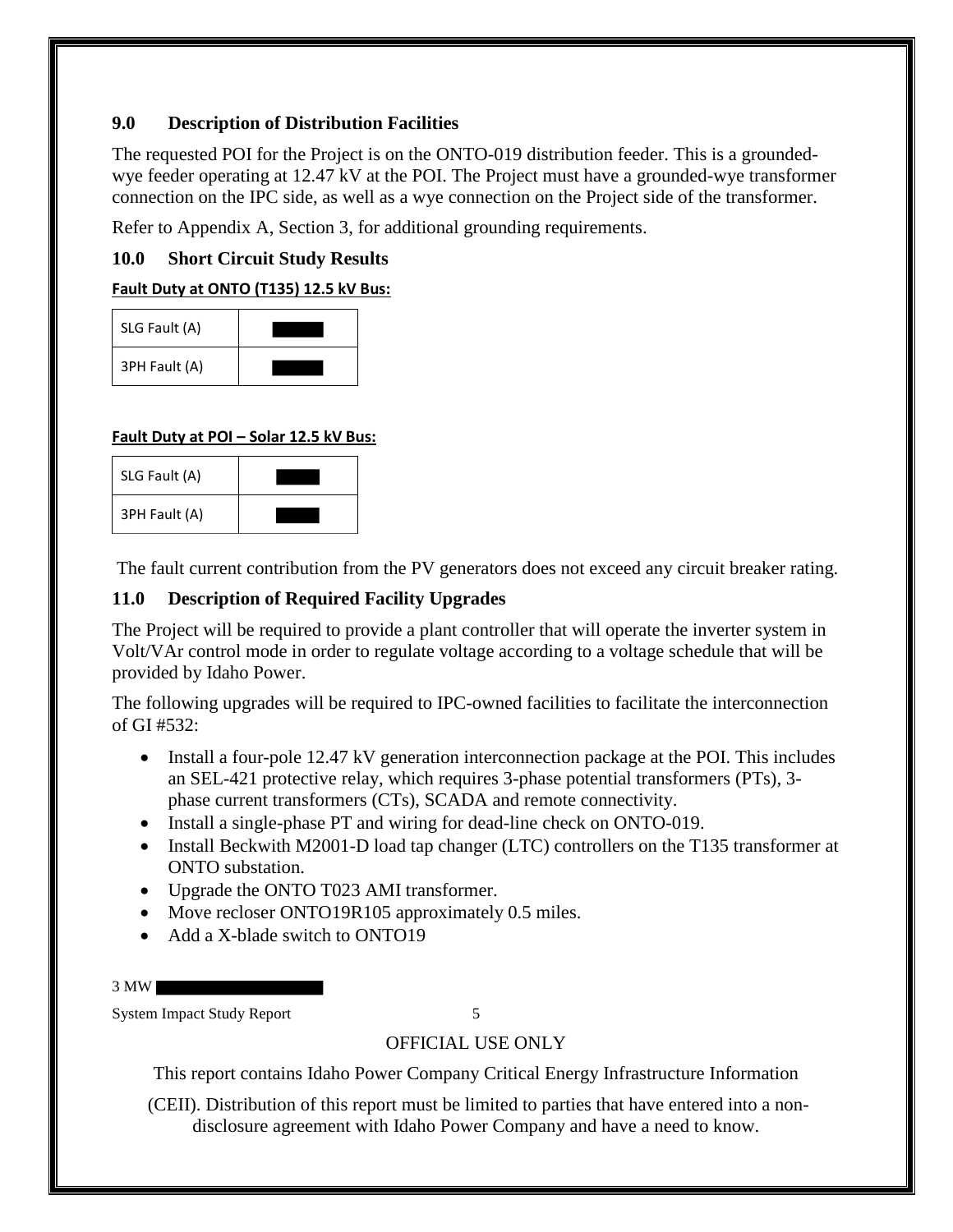• Add two sets of 3 phase fused and one set of 1 phase fuses to distribution circuit laterals.

See the conceptual-level cost estimate in Table 1.

|  |  | Table 1 Conceptual-level Cost Estimate for GI#532 |  |  |  |
|--|--|---------------------------------------------------|--|--|--|
|--|--|---------------------------------------------------|--|--|--|

| <b>Item of Work</b>                                      | <b>Estimate</b> |
|----------------------------------------------------------|-----------------|
| Generation interconnection and protection package        | \$179,800       |
| Substation upgrades                                      | \$0             |
| Distribution upgrades                                    | \$58,000        |
|                                                          |                 |
| <b>Unloaded</b> costs                                    | \$237,800       |
| Contingency 20% (1)                                      | \$47,560        |
| Total unloaded costs                                     | \$285,360       |
| Overheads (2)                                            | \$42,091        |
| <b>Total loaded costs</b>                                | \$327,451       |
| Total Conceptual-level Cost Estimate in 2019 dollars (3) | \$327,451       |

(1) Contingency is added to cover the unforeseen costs in the estimate. These costs can include unidentified design components, material cost increases, labor estimate shortfalls, etc.

(2) Overhead costs cover the indirect costs associated with the Project.

(3) This cost estimate includes direct equipment, material, labor, overheads, and contingency as shown.

- Note that these estimates do not include the cost of the customer's equipment/facilities or required communication circuits for SCADA, and metering.
- Note that the overhead rates are subject to change during the year.
- These are estimated costs only and final charges to the customer will be based on the actual construction costs incurred.

3 MW

System Impact Study Report 6

OFFICIAL USE ONLY

This report contains Idaho Power Company Critical Energy Infrastructure Information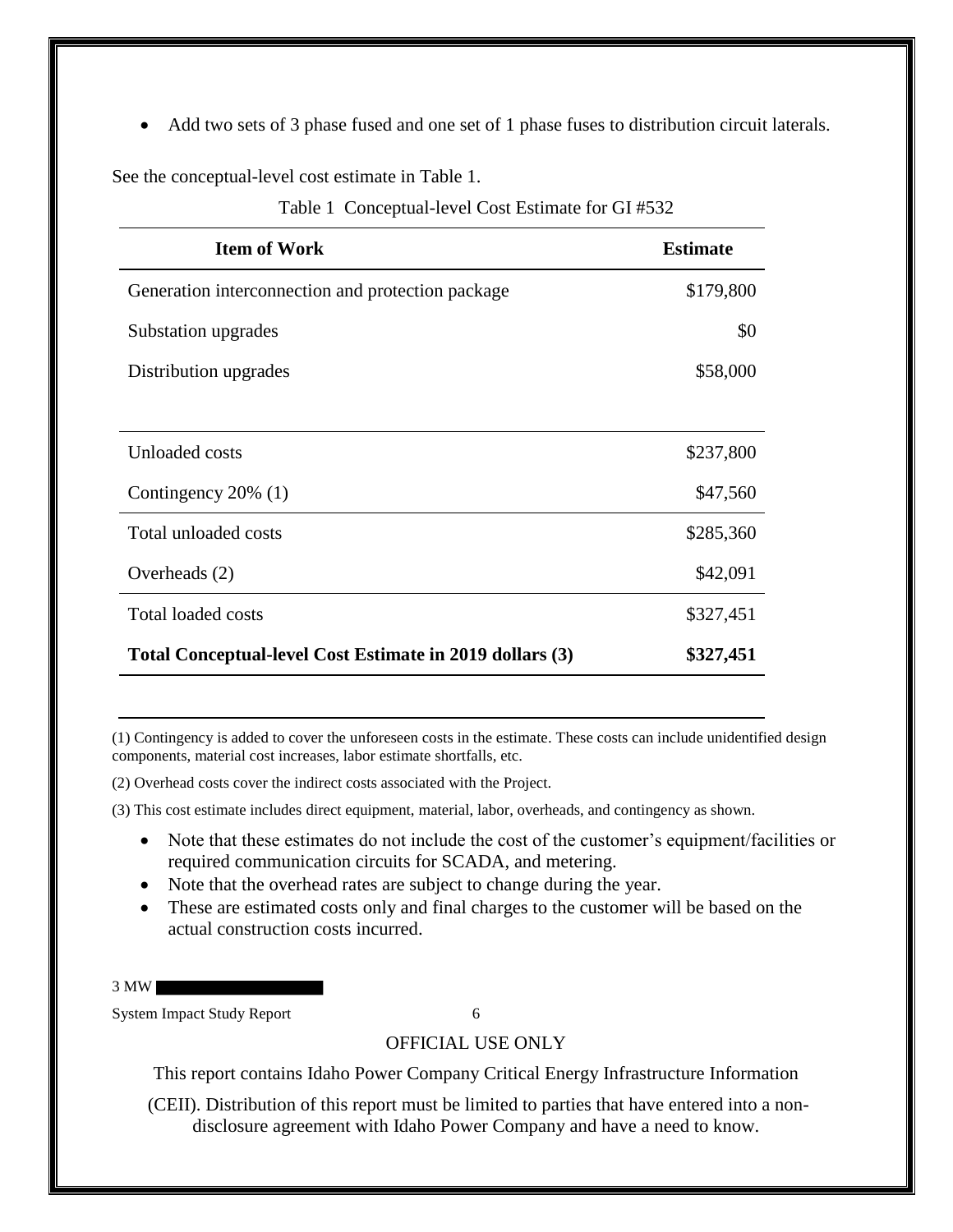• These are non-binding conceptual level cost estimates that will be further refined upon the request and completion of Transmission and Distribution Facility Studies.

### **12.0 Description of Operating Requirements**

The Project shall be capable of injecting reactive power (over-excited) and absorbing reactive power (under-excited) equal to 1.32 MVAR at all active power output between 20% and 100% of the nameplate active power rating of 3 MW.



**Figure 1 Operating requirements**

The inverter(s) will be required to have the UL 1741SA certification prior to the installation.

The Project will be required to control voltage in accordance with a voltage schedule as provided by Idaho Power Grid Operations. Therefore, GI #532 will be required to install a plant controller for managing the real and reactive power output of the 3 MW inverter system at the project POI.

Voltage flicker at startup and during operation will be limited to less than 5% as measured at the POI. The allowable voltage flicker limit is further reduced during operation due to multiple voltage fluctuations per hour or minute, per Idaho Power's T&D Advisory Information Manual.

The Project is required to comply with the applicable voltage fluctuation limits found in IEEE Standard 1453-2004 *IEEE Recommended Practice for Measurement and Limits of Voltage Fluctuations and Associated Light Flicker on AC Power Systems.* 

3 MW

System Impact Study Report 7

## OFFICIAL USE ONLY

This report contains Idaho Power Company Critical Energy Infrastructure Information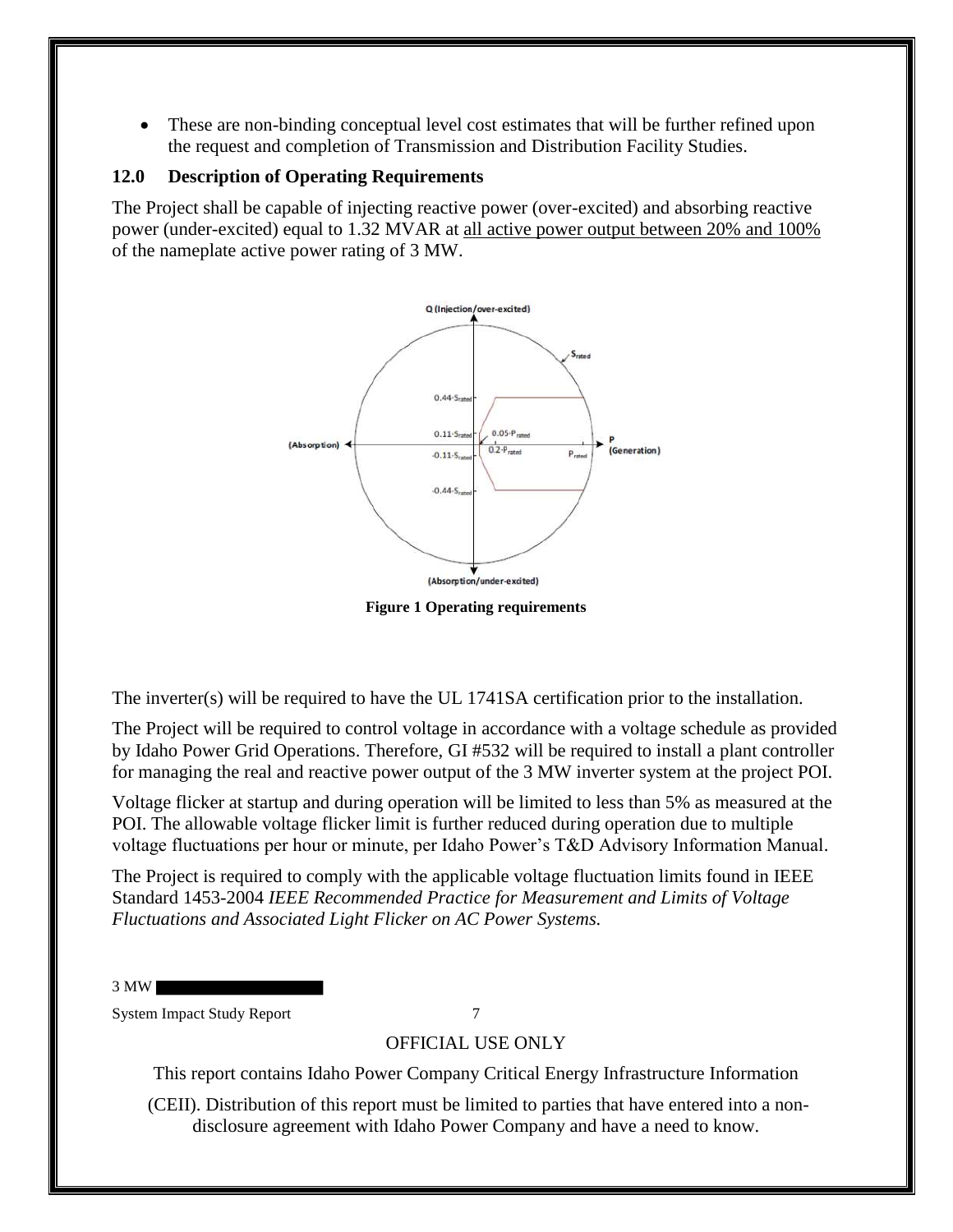The project is required to comply with the applicable Voltage and Current Distortion Limits found in IEEE Standard 519-2014 *IEEE Recommended Practices and Requirements for Harmonic Control in Electrical Power Systems*.

Additional operating requirements for the Project may be identified in the System Impact Study when it is performed.

### **13.0 Conclusion**

The requested interconnection of the  $\overline{G}$ , GI #532, to Idaho Power's system was studied for impact to the IPC electrical transmission and distribution system. The project will need to interconnect using a 12.47 kV grounded-wye connection to the ONTO-019 12.47 kV distribution feeder.

The results of this study confirm that, with the modifications listed, no network upgrades will be required to interconnect the state of the state of the existing Idaho Power system. A four-pole generation interconnect package, dead-line check, and a digital tap changer control on the ONTO T135 are required to integrate the 3 MW.

All generation projects in the area ahead of the Project in the IPC generation interconnection queue and their associated transmission system improvements were modeled in a preliminary power flow analysis to evaluate the feasibility of interconnecting GI #532. The results and conclusions of this System Impact Study are based on the realization of these projects in the unique queue/project order.

The estimated cost to interconnect GI #532 to the IPC system at the 12.47 kV point of interconnection considered in this study is approximately \$327,451.

Generator interconnection service, either as an Energy Resource or a Network Resource, does not in any way convey any right to deliver electricity to any specific customer or point of delivery. Transmission requirements to integrate the Project will be determined during the System Impact Study phase of the generator interconnection process.

3 MW

System Impact Study Report 8

## OFFICIAL USE ONLY

This report contains Idaho Power Company Critical Energy Infrastructure Information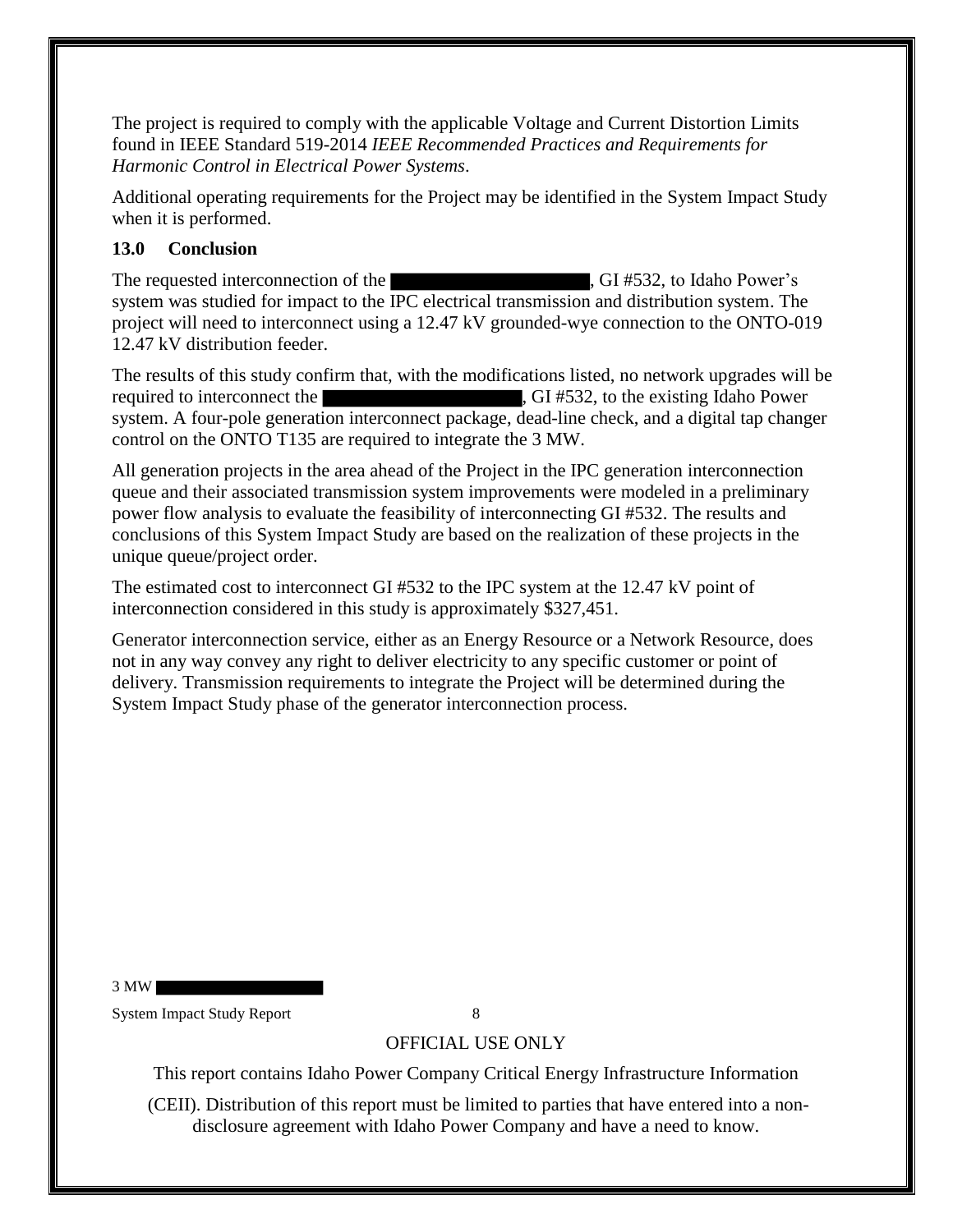#### **APPENDIX A**

#### **A-1.0 Method of Study**

The Transmission System Impact Study plan inserts the Project up to the maximum requested injection into the selected Western Electricity Coordinating Council (WECC) power flow case and then, using Power World Simulator or GE's Positive Sequence Load Flow (PSLF) analysis tool, examines the impacts of the new resource on Idaho Power's transmission system (lines, transformers, etc.) within the study area under various operating and outage scenarios. The WECC and Idaho Power reliability criteria and Idaho Power operating procedures were used to determine the acceptability of the configurations considered. The WECC case is a recent case modified to simulate stressed but reasonable pre-contingency energy transfers utilizing the IPC system. For distribution feeder analysis, Idaho Power utilizes DNV·GL's Synergi Electric software and EPRI's OpenDSS software.

### **A-2.0 Acceptability Criteria**

The following acceptability criteria were used in the power flow analysis to determine under which system configuration modifications may be required:

The continuous rating of equipment is assumed to be the normal thermal rating of the equipment. This rating will be as determined by the manufacturer of the equipment or as determined by Idaho Power. Less than or equal to 100% of continuous rating is acceptable.

Idaho Power's Voltage Operating Guidelines were used to determine voltage requirements on the system. This states, in part, that distribution voltages, under normal operating conditions, are to be maintained within plus or minus 5% (0.05 per unit) of nominal at each meter or POI on the feeder. Therefore, voltages greater than or equal to 0.95 pu voltage and less than or equal to 1.05 pu voltage are acceptable.

Voltage flicker during the starting or stopping of the generator will be limited to less than 5% as measured at the POI. Allowable voltage flicker limit is further reduced during operation due to multiple voltage fluctuations per hour or minute, per Idaho Power's T&D Advisory Information Manual.

Idaho Power's Reliability Criteria for System Planning was used to determine proper transmission system operation.

All customer generation must meet IEEE 519, IEEE1453, IEEE1547, and ANSI C84.1 Standards.

All other applicable national and Idaho Power standards and prudent utility practices were used to determine the acceptability of the configurations considered.

*3* MW

Feasibility Study Report 9

#### OFFICIAL USE ONLY

This report contains Idaho Power Company Critical Energy Infrastructure Information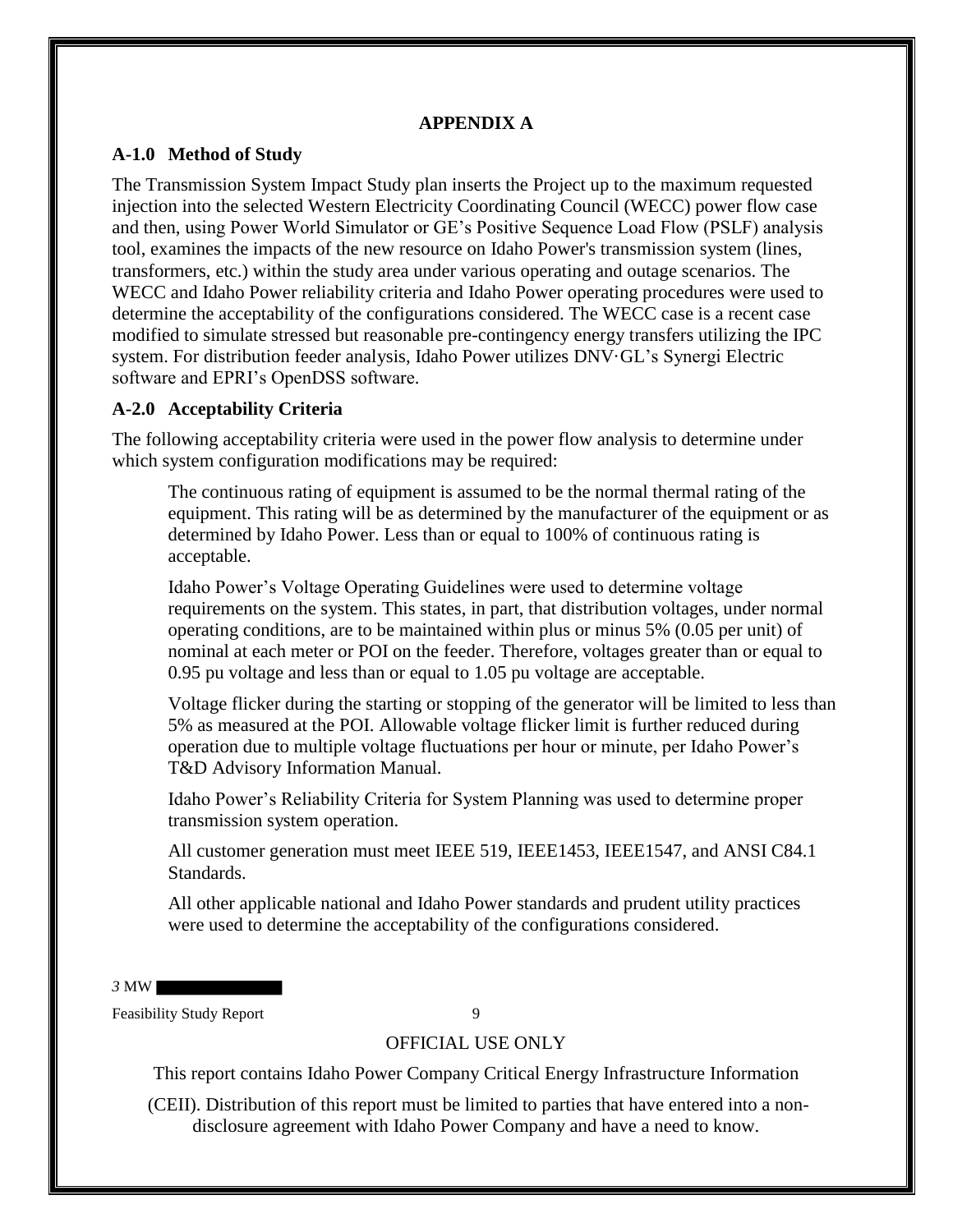The stable operation of the system requires an adequate supply of volt-amperes reactive (VARs) to maintain a stable voltage profile under both steady-state and dynamic system conditions. An inadequate supply of VARs will result in voltage decay or even collapse under the worst conditions.

Equipment/line/path ratings used will be those that are in use at the time of the study or that are represented by IPC upgrade projects that are either currently under construction or whose budgets have been approved for construction in the near future. All other potential future ratings are outside the scope of this study. Future transmission changes may, however, affect current facility ratings used in the study.

### **A-3.0 Grounding Guidance**

IPC requires interconnected transformers on the distribution system to limit their ground fault current to 20 amps at the Point of Interconnection.

## **A-4.0 Electrical System Protection Guidance**

IPC requires electrical system protection per Requirements for Generation Interconnections found on the Idaho Power Web site,

**http://www.idahopower.com/pdfs/BusinessToBusiness/facilityRequirements.pdf**

### **A-5.0 WECC Coordinated Off-Nominal Frequency Load Shedding and Restoration Requirements**

IPC requires frequency operational limits to adhere to WECC Under-frequency and Overfrequency Limits per the WECC Coordinated Off-Nominal Frequency Load Shedding and Restoration Requirements available upon request.

3 MW

System Impact Study Report 10

## OFFICIAL USE ONLY

This report contains Idaho Power Company Critical Energy Infrastructure Information